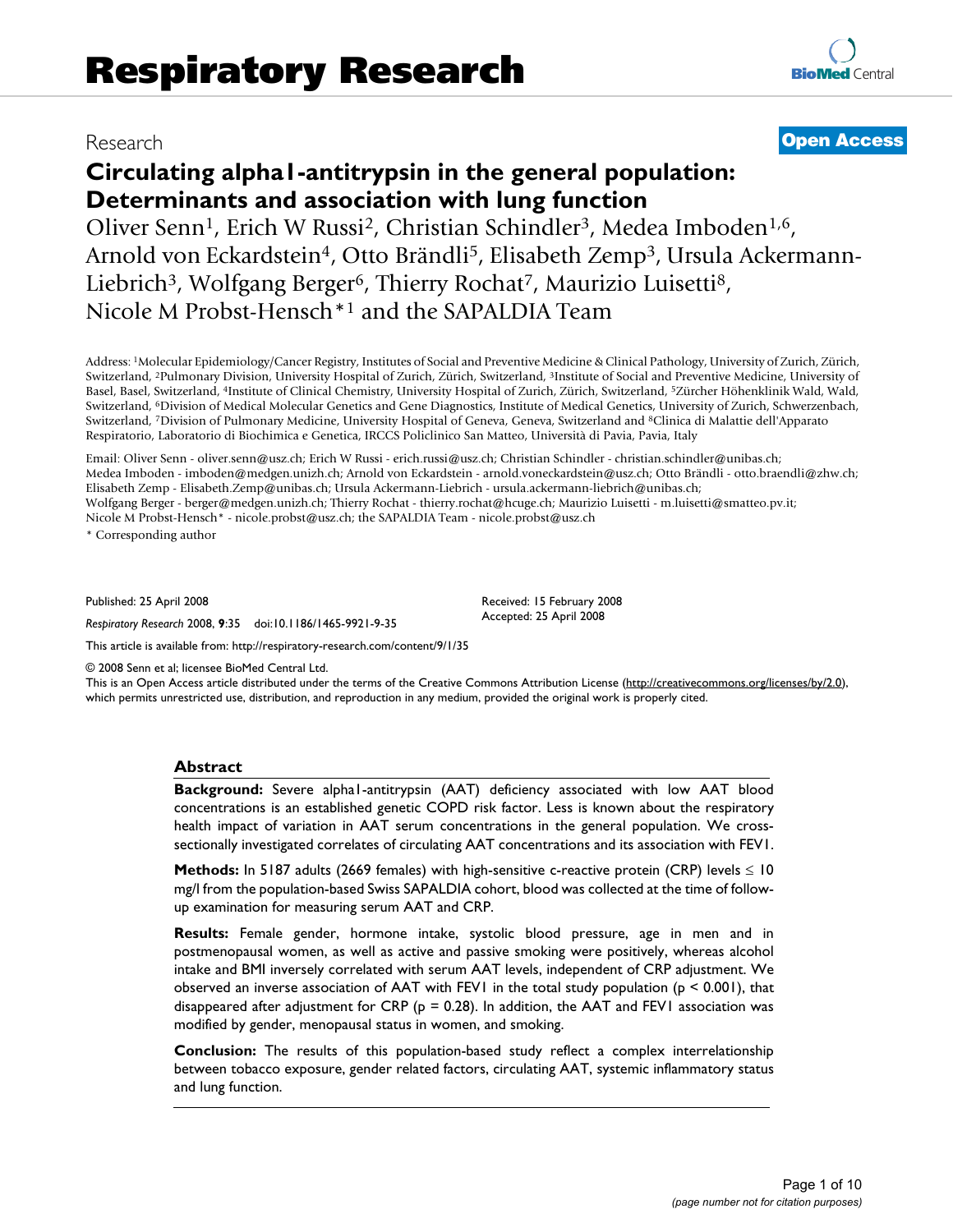### **Introduction**

Alpha1-antitrypsin (AAT), a polymorphic inflammationsensitive plasma protein with antiprotease activity, protects the lung tissue from destruction by neutrophil elastase. Severe and intermediate AAT deficiency is one of the most common inherited diseases on a global scale [1]. It increases the risk of chronic obstructive pulmonary diseases (COPD) in active smokers [2,3]. The two most common deficiency alleles are the S- and Z-allele, but at least 30 rare, additional alleles exist that are associated with reduced or absent plasma AAT levels [4].

International AAT deficiency registries have advanced the epidemiologic understanding of genetically determined AAT deficiency. Much less is known about the respiratory health impact of variation in AAT serum concentrations as observed in the general population. According to a study in healthy blood donors only 26% of the variance in circulating AAT was explained by known AAT gene variants [5]. In a population-based sample of school children pulmonary function was positively associated with C-reactive protein (CRP)-adjusted AAT levels, independent of PI phenotypes [6]. In contrast, an inverse association between inflammation-sensitive proteins, including non-CRP adjusted serum AAT, and pulmonary function has been described in population-based samples of adults [7,8]. These reported opposite directions of the lung function/AAT association may in part be due to differences in adjustment for CRP between the studies. They also agree with the dual role of AAT as both, an antiprotease and an inflammatory marker. Low-grade systemic inflammation is increasingly being recognized as a COPD risk factor [9].

In the population-based Swiss Cohort Study of Air Pollution and Lung Disease in Adults (SAPALDIA) we investigated the potential value of circulating AAT as a biomarker for susceptibility to respiratory disease in the general population. First, we identified environmental and lifestyle factors associated with AAT concentrations in the blood. Second, we investigated the cross-sectional association between circulating AAT concentrations and forced expiratory volume in one second (FEV1).

### **Methods**

### *Study population*

The SAPALDIA cohort has been described [10,11]. At baseline in 1991 the SAPALDIA participants were aged 18–60 years. They are predominantly of European-Caucasian ethnicity and Swiss nationality. They were randomly selected from eight population registries representing the three major Swiss language regions and including both, urban and rural areas. Health examinations at baseline and after 11-years included an interview about respiratory health, occupational and lifestyle exposures as well as spirometry. Participation rate at baseline was 59.3%. The current, cross-sectional investigation of AAT is restricted to follow-up data collected in 2002/2003 when the blood bank was established (Figure 1 and Table 1 for more detail). Ethical approval for the study was given by the central ethics committee of the Swiss Academy of Medical Sciences and the Cantonal Ethics Committees for each of the eight examination areas.

### *Measurements*

### *Lung function*

Lung function was assessed using spirometry (Sensormedics model 2200, Yorba Linda, USA) according to ATS criteria The present analysis focused on FEV1 expressed as % predicted, derived from SAPALDIA-specific prediction equation [12].

### *Tobacco exposure, alcohol intake and female hormone-related variables*

Information about active and passive smoking was collected by an extended version of the European Commu-



### **Figure 1**

**Participation in SAPALDIA baseline and follow-up examination and in the current cross-sectional study.** The current, cross-sectional investigation of AAT is restricted to data collected in 2002/2003 when the blood bank was established. The analysis of factors correlated with serum AAT levels (Tables 2 and 7) is restricted to 5187 follow-up participants (\*), whereas the association between serum AAT and FEV1 was further restricted to 4449 followup participants with valid lung function measurements (\*\*) (Tables 4, 5 and 6).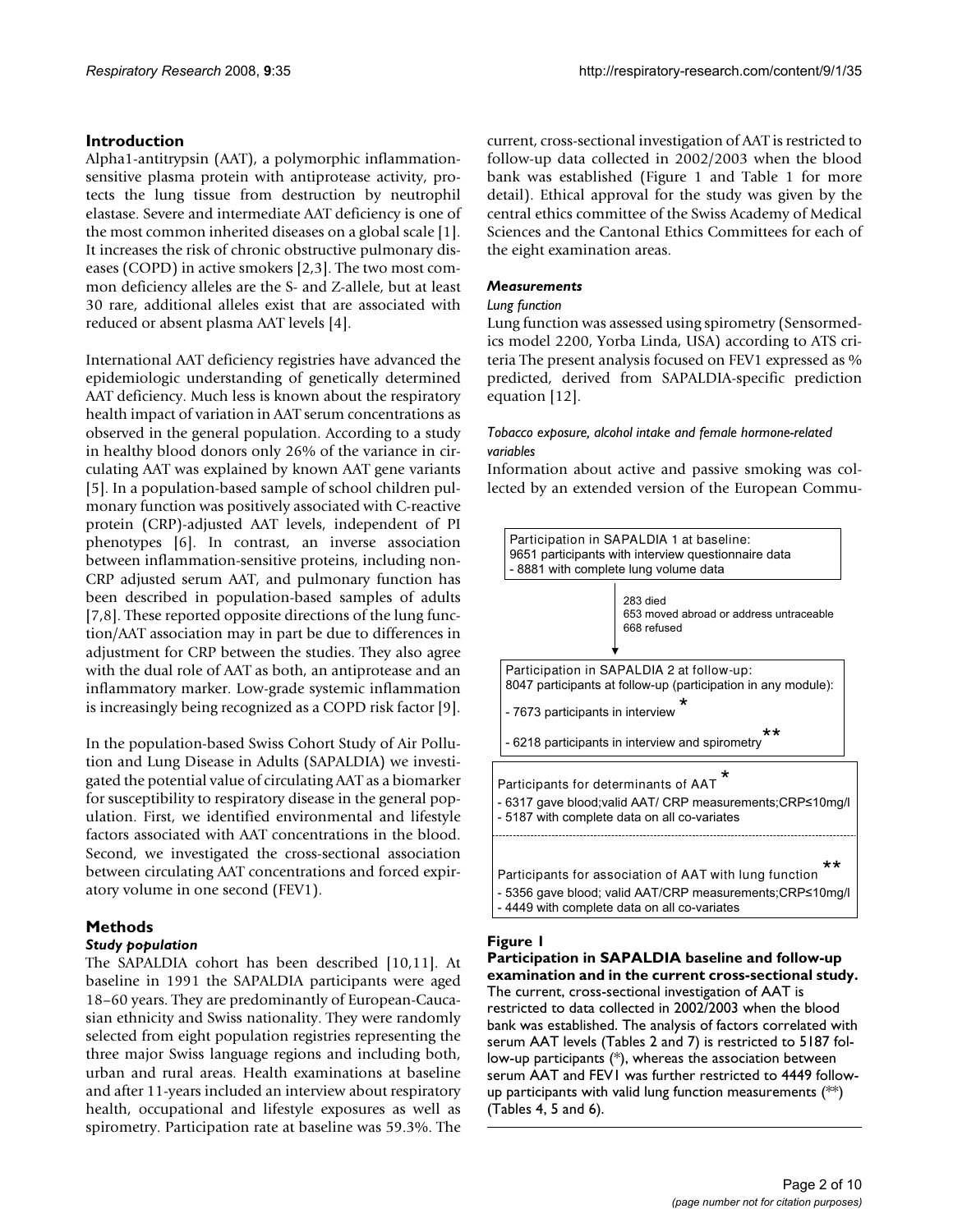|                                                          | SAPALDIA baseline participants | SAPALDIA participants in study on AAT<br>determinants | SAPALDIA participants in study on AAT<br>and lung function |
|----------------------------------------------------------|--------------------------------|-------------------------------------------------------|------------------------------------------------------------|
| N                                                        | 9651                           | 5187                                                  | 4449                                                       |
| Female, %                                                | 50.7                           | 51.5                                                  | 48.6                                                       |
| Age (mean, SD) [years]                                   | 41.7(11.7)                     | 40.9(11.5)                                            | 41.1(11.4)                                                 |
| BMI (mean, SD) [kg/m <sup>2</sup> ]<br>Smoking Status, % | 24.0(3.9)                      | 23.6(3.5)                                             | 23.7(3.5)                                                  |
| - never                                                  | 43.9                           | 49.8                                                  | 47.8                                                       |
| - former                                                 | 22.6                           | 20.6                                                  | 22.0                                                       |
| - current                                                | 33.5                           | 29.6                                                  | 30.2                                                       |
| FEVI (mean, SD) [ml/s]                                   | 3.53(0.85)                     |                                                       | 3.59(0.83)                                                 |

**Table 1: Characteristics at the baseline examination of participants in different parts of the study**

nity Respiratory Health Survey (ECRHS) questionnaire [13]. Smoking was categorized as current (smoking within month before interview), former, and never smoking at follow-up. Never and former smokers were classified as environmental tobacco smoke (ETS) exposed based on an affirmative answer to a question about regular exposure to ETS in the 12 months before the interview. Smoking intensity was calculated as total pack years smoked ([years of smoking \* mean cigarettes/day]/20). Current smokers were *a priori* divided into two subgroups: <15 cigarettes/ day vs. ≥ 15 cigarettes/day. Alcohol consumption was *a priori* classified as daily versus not daily drinking  $(\geq 1 \text{ vs.})$ <1 alcoholic drink per day).

Women were categorized as pre- and postmenopausal. Women whose menses had become less regular within 12 month before the interview were defined as perimenopausal. Current exogenous hormonal intake was assessed by the questions "have you ever taken oral contraceptives (OC) or hormone replacement therapy (HRT)?", and "were you still taking OC or HRT during the last month before the interview?"

#### *Physical examination*

Mean values of 2 automatic measurements of systemic blood pressure (BP) (OMRON 705 CP, Tokyo, Japan) were used and pulse pressure (PP) – a measure of artery stiffness – was calculated as the difference between systolic and diastolic BP [14]. Weight and height were measured by electronic (TERRAILLON, Bradford, MA, USA), and telescopic scales (SECA, Hamburg, Germany), respectively for the assessment of body mass index  $\frac{\text{kg}}{m^2}$ ; BMI).

### *Serum analysis*

AAT (g/l) and high-sensitivity c-reactive protein (CRP) (mg/l) concentrations were determined by latexenhanced immunoturbidimetric assays (Roche Diagnostics, Mannheim, Germany on a Roche COBAS INTEGRA analyzer, Rotkreuz, Switzerland) with interassay coefficients of variation below 5%. Lower detection rates for the AAT and CRP assays were 0.21 g/l, and 0.1 mg/l, respectively.

### *Statistical analysis and sample size*

All statistical analyses were restricted to subjects without signs of an acute infection (CRP  $\leq 10$  mg/l).

First, we identified the independent association of gender, age, BMI, smoking status, packyears, ETS exposure, and alcohol consumption with AAT concentrations among 5187 participants. Analysis of covariance with and without CRP adjustment was performed to estimate adjusted mean (SE) AAT serum concentrations (g/l).

Second, we investigated the association between circulating AAT and FEV1% predicted. Given the correlations of CRP with both, AAT (Table 2) and FEV1 (Table 3), we investigated the association with and without CPR-adjustment. The regression models included sex, study area, systolic blood pressure, body mass index (BMI), smoking status (never, former, current), alcohol consumption, ETS (never and former smokers), pack years smoked (current smokers), time since quitting (former smokers), cigarettes smoked/day (current smokers), menopausal status and hormone intake (women) as covariates. Analysis of covariance was performed to estimate adjusted mean FEV1% predicted values (standard errors) for AAT quintile classes. To evaluate dose-response relationships, predictor variables were categorized into suitable quantile classes, and regression models without the respective predictor variables were computed. A Cuzick's trend test [15] was then used to test whether regression residuals showed a monotonous association with increasing levels of the predictor in question. Effect modification was assessed by including interaction terms between AAT as a continuous variable and the potential effect modifier of interest in the models. Interactions with a p-value < 0.05 were considered statistically significant [16]. In the absence of information on *SERPINA1* genotype variants and to avoid unrecognized confounding or effect modification by unrecognized severe and intermediate AAT deficiency genotypes, the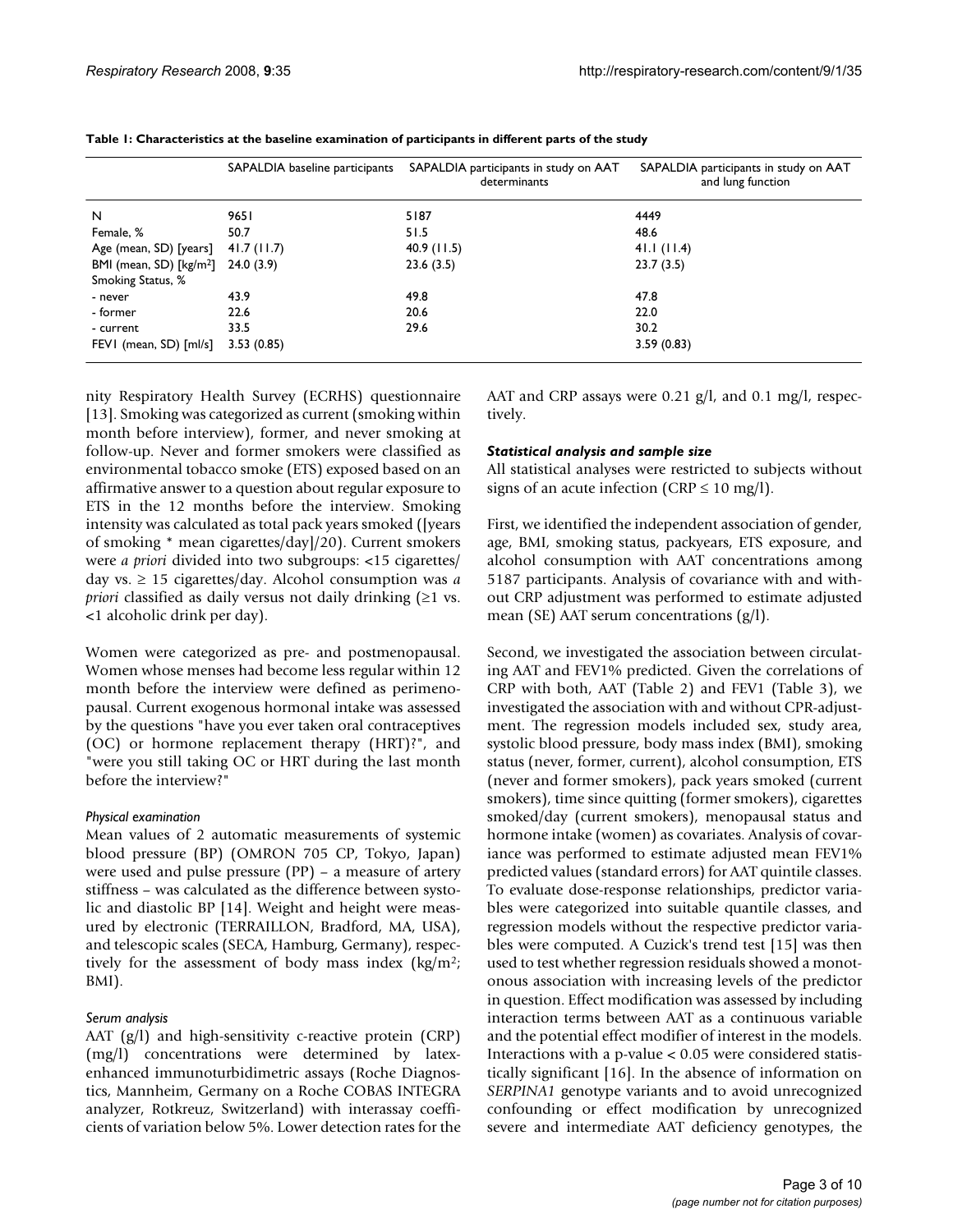|                                      |                                   |      | Number of subjects AAT (SE) (g/L), no CRP<br>adjustment | $AAT(SE) (g/L)$ , CRP<br>adjustment |
|--------------------------------------|-----------------------------------|------|---------------------------------------------------------|-------------------------------------|
| Gender                               | Men                               | 2518 | 1.203(0.004)                                            | 1.215(0.004)                        |
|                                      | Women                             | 2669 | 1.305(0.004)                                            | 1.293 (0.004)                       |
|                                      |                                   |      | $p \le 0.001$                                           | $p \leq 0.001$                      |
| Age                                  | Quartiles (years):                |      |                                                         |                                     |
| Men                                  | <43                               | 630  | 1.194(0.007)                                            | 1.195(0.007)                        |
|                                      | <53                               | 629  | 1.200(0.007)                                            | 1.205(0.006)                        |
|                                      | ا6>                               | 630  | 1.208(0.007)                                            | 1.208(0.006)                        |
|                                      | <73                               | 629  | 1.239(0.007)                                            | 1.233(0.007)                        |
|                                      |                                   |      | $p$ trend $< 0.001$                                     | $p$ trend = 0.00 l                  |
| Premenopausal women <sup>11,†</sup>  | $38$                              | 202  | 1.314(0.013)                                            | 1.312(0.012)                        |
|                                      | <43                               | 201  | 1.284(0.013)                                            | 1.284(0.012)                        |
|                                      | <50                               | 202  | 1.278(0.013)                                            | 1.281(0.012)                        |
|                                      | <55                               | 201  | 1.227(0.013)                                            | 1.227(0.012)                        |
|                                      |                                   |      | $p$ trend $< 0.001$                                     | $p$ trend $< 0.001$                 |
| Postmenopausal women <sup>11,†</sup> | $<$ 55                            | 212  | 1.221(0.014)                                            | 1.221(0.013)                        |
|                                      | <6∣                               | 212  | 1.255(0.013)                                            | 1.261(0.012)                        |
|                                      | <67                               | 212  | 1.281(0.013)                                            | 1.276(0.013)                        |
|                                      | <73                               | 212  | 1.275(0.013)                                            | 1.273(0.013)                        |
|                                      |                                   |      | p trend 0.05                                            | p trend 0.07                        |
| <b>BMI</b>                           | Quartiles $(kg/m2)$ :             |      |                                                         |                                     |
|                                      | <22.79                            | 1338 | 1.284(0.005)                                            | 1.306(0.005)                        |
|                                      | $25.38$                           | 1349 | 1.250(0.005)                                            | 1.257(0.005)                        |
|                                      | $28.36$                           | 1287 | 1.241(0.005)                                            | 1.237(0.005)                        |
|                                      | $\geq$ 28.36                      | 1213 | 1.247(0.005)                                            | 1.218(0.005)                        |
|                                      |                                   |      | $p$ trend = 0.003                                       | p trend < 0.001                     |
| <b>Systolic blood pressure</b>       | Quartiles (mmHg):                 |      |                                                         |                                     |
|                                      | <114                              | 1342 | 1.240(0.006)                                            | 1.244(0.005)                        |
|                                      | 126                               | 1279 | 1.252(0.005)                                            | 1.254(0.005)                        |
|                                      | < 139                             | 1304 | 1.260(0.005)                                            | 1.259(0.005)                        |
|                                      | $\geq$ 139                        | 1262 | 1.272(0.006)                                            | 1.266(0.005)                        |
|                                      |                                   |      | $p$ trend $< 0.001$                                     | p trend 0.002                       |
| Tobacco exposure <sup>+</sup>        | Never smokers/ETS-                | 2121 | 1.236(0.005)                                            | 1.238(0.004)                        |
|                                      | Never smokers/ETS+                | 388  | 1.260(0.010)                                            | 1.269(0.009)                        |
|                                      | Former smokers/ETS-               | 88   | 1.238(0.006)                                            | 1.240(0.005)                        |
|                                      | Former smokers/ETS+               | 312  | 1.249(0.011)                                            | 1.249(0.010)                        |
|                                      | Current smokers, <15 cig/d)       | 515  | 1.284(0.008)                                            | 1.285(0.008)                        |
|                                      | Current smokers, $\geq$ 15 cig/d) | 662  | 1.328 (0.009)                                           | 1.314(0.008)                        |
|                                      |                                   |      | $p$ trend $< 0.0001$                                    | $p$ trend $\leq 0.0001$             |
| <b>Alcohol intake</b>                | <1 drink per day                  | 4069 | 1.261(0.003)                                            | 1.262(0.003)                        |
|                                      | $\geq$   drink per day            | 1118 | 1.235(0.006)                                            | 1.234(0.007)                        |
|                                      |                                   |      | p < 0.001                                               | p < 0.001                           |
| <b>CRP</b>                           | Quartiles (mg/l):                 |      |                                                         |                                     |
|                                      | <0.6                              | 1506 | 1.182                                                   |                                     |
|                                      | $\leq$ $\vert$ . $\vert$          | 1202 | 1.227                                                   |                                     |
|                                      | 2.2                               | 1232 | 1.268                                                   |                                     |
|                                      | $\geq$ 2.2                        | 1247 | 1.360                                                   |                                     |
|                                      |                                   |      | P trend < 0.00001                                       |                                     |

**Table 2: Adjusted\* mean AAT serum levels by age, gender, anthropometrics, blood pressure, crp, and lifestyle variables (n = 5187)**

\*adjusted for age, gender, smoking status, alcohol intake, BMI, systolic blood pressure and study area ¶women taking oral contraceptives (n = 166), hormone replacement (n = 524), with perimenopausal status (n = 82), and unclear/missing hormonal status (n = 243) were excluded;  $tp_{(interaction)}$ pre-versus postmenopausal women <0.001; **‡** n = 5186, due to 1 former smoker with missing ETS exposure; ETS = environmental tobacco exposure

main multiple linear regressions were restricted to participants exhibiting normal serum AAT concentrations ( $\geq 0.9$ g/l; indicating the normal cut-off value for AAT serum concentrations according to the consensus reference data [CRM470/RPPHS] [17]). The main FEV1 analyses therefore included 4297 subjects (never smokers = 2028, former smokers = 1336, current smokers = 933) with complete data on lung function and covariates. Nevertheless and despite limited sample size, predicted means for the small category of subjects with serum AAT < 0.90 g/l (Q0: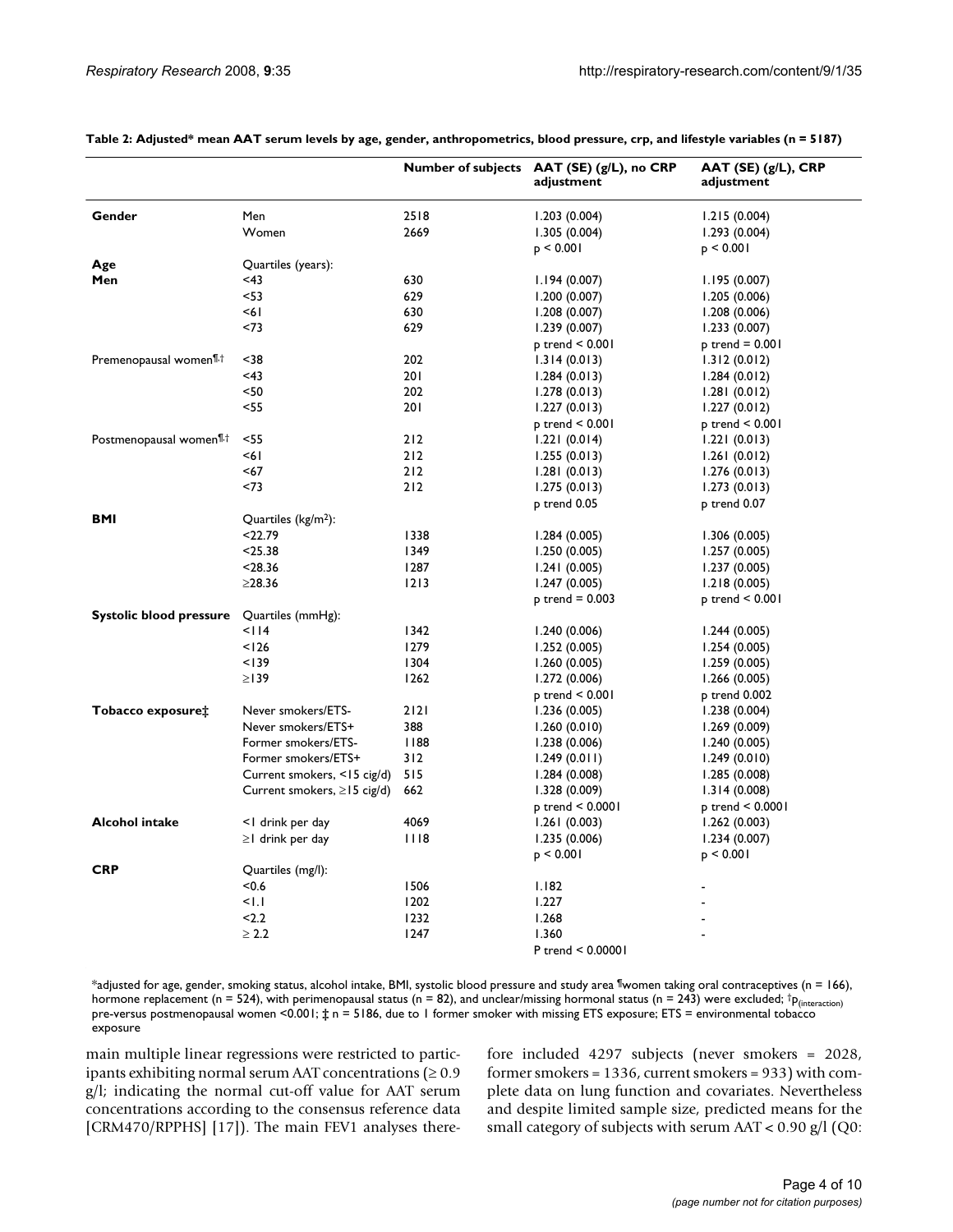**Table 3: Association (z-value; p trend) of FEV1 %predicted with CRP quartile classes§**

|                      | z-value# | $p_{trend}$ (across crp quartiles) |
|----------------------|----------|------------------------------------|
| Non-smoking men      |          |                                    |
| FEVI (% predicted)*  | -3.91    | < 0.000                            |
| FEVI (% predicted)** | $-4.53$  | < 0.000                            |
| Non-smoking women ¶  |          |                                    |
| FEVI (% predicted)*  | $-2.32$  | 0.02                               |
| FEVI (% predicted)** | $-2.15$  | 0.03                               |
| <b>Smoking men</b>   |          |                                    |
| FEVI (% predicted)*  | $-2.44$  | 0.015                              |
| FEVI (% predicted)** | $-4.82$  | < 0.000                            |
| Smoking women ¶      |          |                                    |
| FEVI (% predicted)*  | $-2.44$  | 0.015                              |
| FEVI (% predicted)** | $-3.14$  | 0.002                              |

\*controlled for BMI, systolic blood pressure, ETS (in non smokers), packyears (in smokers), alcohol intake, study area; \*\* crude associations; ¶additionally adjusted for menopausal status, and intake of female hormones; subjects with crp > 10 mg/l were excluded; §CRP quartiles (Q) (mg/l): Q1 < 0.6, Q2 < 1.1, Q3 < 2.2, Q4 > 2.2; # Regression models without CRP quartiles as predictor variable were computed first. A Cuzick's trend test was then used to test whether regression residuals showed a monotonous association with CRP quartiles. Under the null hypothesis of no trend, the z-value of Cuzick's trend test statistic approximately follows a standard normal distribution, enabling the computation of approximate p-values; a negative sign indicates an inverse association between CRP and FEV1%predicted [15].

n = 152) are also presented in Tables 4, 5 and 6. STATA software, release 8.2 (StataCorp, TX, USA) was used for all statistical analyses.

### **Results**

At baseline 9651 subjects were recruited into the SAPAL-DIA cohort, of whom 8881 underwent lung function testing (Figure 1). Of the 7673 participants in the interview at follow-up (Fig.1, see \*), 5187 were included in the analysis of factors associated with serum AAT (Table 2 and 7). Equivalently, of the 6218 participants in both, interview and spirometry at follow-up (Fig. 1, see \*\*), 4449 were included in the analysis of the serum AAT/FEV1% predicted association (Tables 4, 5 and 6). A comparison of baseline characteristics between all SAPALDIA participants ( $n = 9651$ ) and subjects included in the two current sub-studies (AAT determinants (n = 5187); AAT/FEV1% predicted  $(n = 4449)$  is listed in Table 1. As previously described in detail, never smokers were overrepresented among participants at follow-up and thus in the two cross-sectional sub-studies [11].

#### *AAT serum levels: association with age, gender, anthropometrics, blood pressure, lifestyle, and hormonal variables*

At the follow-up examination, mean (SD) age in men (n  $= 2518$ ) and women (n = 2669) included in the investigation of AAT determinants was 51 [12] and 52 [11] years,

respectively, and mean BMI 26.45 (3.72) and 24.96  $(4.55)$  kg/m<sup>2</sup>, respectively. In both gender groups combined, 23% reported current and 29% reported former smoking at follow up. Mean (SD) pack years smoked in current and former smokers was 30 [23] and 21 [23] pack years, respectively. Two thousand five hundred and nine subjects had never smoked actively (59% females), of whom 15% were exposed to environmental tobacco smoke (ETS) within 12 months before the follow-up interview. Among these, 137 (35%) were exposed to ETS more than 3 hours per day. Among the premenopausal women, 166 (21%) reported oral intake of contraceptives, and hormone replacement therapy was reported by 524 (61%) of the postmenopausal women. Serum AAT concentrations ranged from 0.38 to 2.24 g/l with a mean (SD) of 1.26 (0.20) g/l. One hundred and seventy eight subjects  $(3.4\%)$  had a serum AAT level below 0.9 g/l, the recommended test limit for further clinical and laboratory investigation of genetic AAT deficiency [17].

The associations of age, gender, anthropometric parameters, blood pressure, lifestyle and hormonal variables with serum AAT are shown in Tables 2 and 7. Women had higher circulating AAT concentrations (p < 0.001) (Table 2).

The AAT/age association differed by gender and menopausal status in women (p interaction <0.001 for both). In men and postmenopausal women age was positively associated with AAT whereas an inverse association was present in premenopausal women. None of the remaining AAT predictors was modified by gender. Systolic blood pressure and pulse pressure (data not shown) were positively associated with serum AAT (p trend = 0.002 and <0.001, respectively), BMI and regular alcohol consumption inversely. Serum AAT increased with tobacco smoke exposure in a dose-dependent fashion. ETS-exposed never smokers had higher AAT serum levels than non-exposed never smokers. Serum AAT was highest in active smokers consuming at least 15 cigarettes per day (p linear trend < 0.001).

In women, we assessed the association of menopausal status and intake of female hormones (oral contraceptives or hormone replacement therapy) with serum AAT (Table 7).

Among women without intake of female hormones, serum AAT was higher in premenopausal women (p = 0.003). Use of oral contraceptives (premenopausal) and of hormone replacement therapy (postmenopausal) was associated with elevated AAT concentrations in the blood (p < 0.001 for both).

The associations of serum AAT with the factors listed in Tables 2 and 7 were insensitive to CRP adjustment. CRP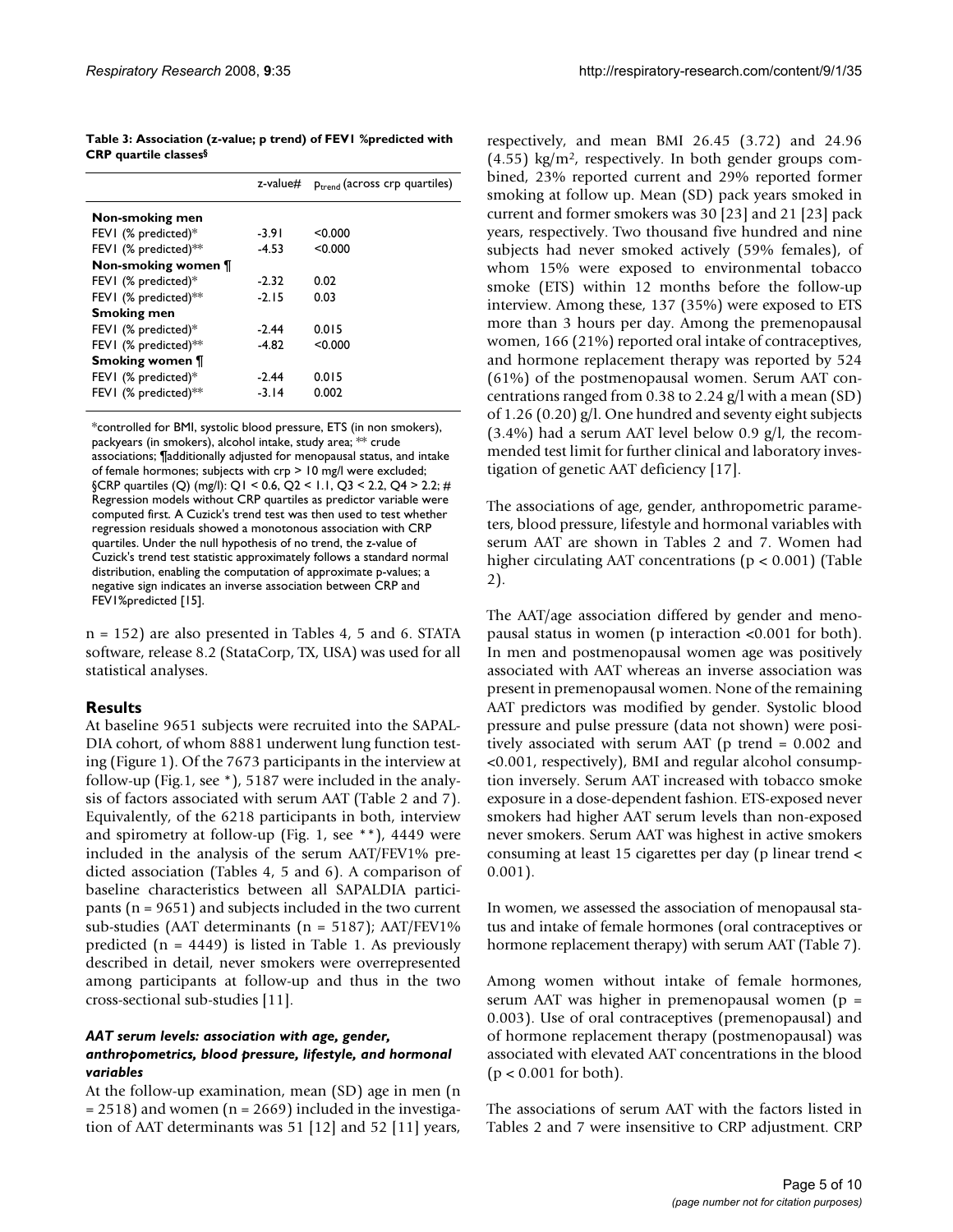|                                                         | Quintile classes of AAT (g/l) |                     |                               |                                   |                                   |                      |                                                   |
|---------------------------------------------------------|-------------------------------|---------------------|-------------------------------|-----------------------------------|-----------------------------------|----------------------|---------------------------------------------------|
|                                                         | $Q0$ (<0.9)                   | QI (≥0.9–<br>< 1.13 | $Q2$ ( $\geq$ 1.13,<br>< 1.22 | $Q3$ ( $\geq$ 1.22,<br>$< 1.31$ ) | $Q4$ ( $\geq$ 1.31,<br>$< 1.41$ ) | Q5<br>$(\geq$   .41) | P <sub>trend</sub> from model<br>not including Q0 |
| All (n) $\P$                                            | 152                           | 952                 | 832                           | 932                               | 764                               | 817                  |                                                   |
| FEVI (% predicted) CRP adj.                             | 99.8(1.2)                     | 98.0 (0.5)          | 98.3(0.5)                     | 98.1 (0.5)                        | 97.6(0.5)                         | 96.6(0.5)            | 0.28                                              |
| FEVI (% predicted), no CRP adj. *                       | 100.4(1.2)                    | 98.7 (0.5)          | 98.7 (0.5)                    | 98.2 (0.5)                        | 97.4(0.5)                         | 95.5 (0.5)           | < 0.001                                           |
| Men $(n)$ $\ddagger$                                    | 79                            | 627                 | 511                           | 460                               | 35 I                              | 256                  |                                                   |
| FEVI (% predicted) CRP adj.                             | 99.0(1.6)                     | 96.7(0.6)           | 97.3(0.6)                     | 97.2(0.6)                         | 95.8(0.8)                         | 93.8 (1.0)           | 0.08                                              |
| FEVI (% predicted), no CRP adj. *                       | 99.3(1.6)                     | 97.3(0.6)           | 97.6(0.6)                     | 97.1(0.7)                         | 95.4(0.8)                         | 92.6(0.9)            | < 0.001                                           |
| Women (n) $\P$ , $\ddagger$                             | 73                            | 325                 | 321                           | 472                               | 413                               | 561                  |                                                   |
| FEVI (% predicted) CRP adj.                             | 100.6(1.6)                    | 99.4(0.8)           | 99.2(0.8)                     | 99.3(0.7)                         | 99.2(0.7)                         | 98.8 (0.6)           | 0.76                                              |
| FEVI (% predicted), no CRP adj. *                       | 101.4(1.7)                    | 99.9(0.8)           | 99.7(0.8)                     | 99.5(0.7)                         | 99.3(0.7)                         | 97.8(0.6)            | 0.19                                              |
| Never/Former Smokers (n) ¶, ‡                           | 130                           | 811                 | 721                           | 754                               | <b>541</b>                        | 537                  |                                                   |
| FEVI (% predicted), CRP adj.                            | 100.4(1.3)                    | 99.1(0.5)           | 99.0(0.5)                     | 99.1 (0.5)                        | 98.4 (0.6)                        | 96.9(0.7)            | 0.10                                              |
| FEVI (% predicted), no CRP adj.*                        | 100.9(1.3)                    | 99.6(0.5)           | 99.3(0.5)                     | 99.1(0.5)                         | 98.2 (0.6)                        | 95.9(0.7)            | < 0.001                                           |
| Current Smokers (n) $\P$ , $\ddagger$                   | 22                            | 4                   | $\mathbf{H}$                  | 178                               | 223                               | 280                  |                                                   |
| FEVI (% predicted), CRP adj.                            | 96.9(2.9)                     | 93.6(1.2)           | 95.0(1.3)                     | 93.8(1.0)                         | 94.5(0.9)                         | 95.6(0.9)            | 0.16                                              |
| FEVI (% predicted), no CRP adj.*                        | 97.2(2.9)                     | 94.3(1.0)           | 95.7(1.3)                     | 94.3 (1.0)                        | 94.7 (0.9)                        | 94.5(0.9)            | 0.91                                              |
| Currents Smokers $\geq$ 15 cigs/d (n) $\P$ , $\ddagger$ | $\perp$                       | 60                  | 48                            | 103                               | 122                               | 182                  |                                                   |
| FEVI (% predicted), CRP adj.                            | 96.5(4.3)                     | 88.8(1.9)           | 93.6(2.1)                     | 91.2(1.4)                         | 93.6(1.3)                         | 95.3(1.1)            | 0.01                                              |
| FEVI (% predicted), no CRP adj.*                        | 96.7(4.3)                     | 89.7(1.9)           | 94.4(1.1)                     | 91.2(1.4)                         | 93.9(1.3)                         | 94.4 (1.1)           | 0.06                                              |
| Currents Smokers <15 cigs/d (n) \,\\!                   | $\overline{11}$               | 81                  | 63                            | 75                                | 0                                 | 98                   |                                                   |
| FEVI (% predicted), CRP adj.                            | 99.6 (3.9)                    | 98.3 (1.5)          | 96.9(1.7)                     | 96.6(1.5)                         | 95.8 (1.3)                        | 94.9(1.5)            | 0.21                                              |
| FEVI (% predicted), no CRP adj.*                        | 99.9(3.9)                     | 98.9 (1.5)          | 97.6(1.4)                     | 97.2(1.5)                         | 95.9(1.3)                         | 93.5(1.4)            | 0.02                                              |

#### **Table 4: Mean (SE) FEV1 %predicted in relation to AAT quintile classes †**

† adjusted for gender, smoking status (never, former, current), years since quitting in former smokers, cigarettes/day in current smokers, passive smoking in never smokers, BMI, systolic blood pressure, alcohol consumption, study area, menopausal status in women, intake of female hormones in women, CRP, CRP<sup>2</sup> (models with CRP adjustment); \* adjusted for all covariates but CRP;  $\eta$  women in perimenopausal status (n = 35) and missing/ unclear status and hormonal intake (n = 120) were excluded from the analysis;  $\ddagger$  P-values for interactions: In All: AAT\*gender: p = 0.02(CRP adj); p = 0.007(no CRP adj.); In women: AAT\*menopausal status: 0.01 (CRP adj.); 0.008 no CRP adj.); AAT\*intake female hormones: p > 0.80, irrespective of menopausal status; AAT\*smoking (heavy current smoking vs. all others): all men: p = 0.02 (CRP adj.); p = 0.03 (no CRP adj.); all women: p = 0.11  $(CRP \text{ adj.})$ ; p = 0.11 (no CRP adj.); postmenopausal women: p = 0.08 (CRP adj.); p = 0.07 (no CRP adj.); premenopausal women: p = 0.59 (CRP adj.);  $p = 0.58$  (no CRP adj.)

itself was positively associated with AAT (Table 2). Results in Tables 2 and 7 were insensitive to the exclusion of subjects with AAT levels below 0.9 g/l or below 1.04 g/l (0.9 g/l: normal cut-off for serum AAT [17]; 1.04 g/l: lower  $10^{th}$ percentile of the AAT distribution in this study).

#### *AAT serum levels: association with lung function*

In the total study population, AAT was inversely associated with FEV1, but only in the absence of CRP adjustment (Table 4).

The inverse association was restricted to men (not CRP adjusted p interaction  $_{AAT*gender} = 0.007$ ). The AAT/FEV1 association was also modified by smoking. An inverse association before CRP adjustment was observed in never/ former smokers ( $p < 0.001$ ) and in current smokers consuming 15 cigarettes or less per day. In contrast, CRP adjusted AAT and FEV1 were positively correlated in heavy current smokers ( $p = 0.01$ ) (not CRP adjusted p interaction  $AAT^*$ (current smokers >= 15 cigs/day vs. all others): = 0.14 in all subjects;  $= 0.03$  in men;  $= 0.11$  in women).

Results on the AAT/FEV1 association stratified by both, gender and smoking, are presented in Tables 5 and 6. As we observed a statistically significant interaction between menopausal status and AAT in all women, irrespective of smoking status and CRP adjustment (not CRP adjusted p interaction  $_{AAT*$ menopausalstatus = 0.008), analyses in women were further stratified by menopausal status.

Among participants not currently smoking, FEV1 was inversely related to AAT in both, men and postmenopausal women, irrespective of CRP adjustment (Table 5).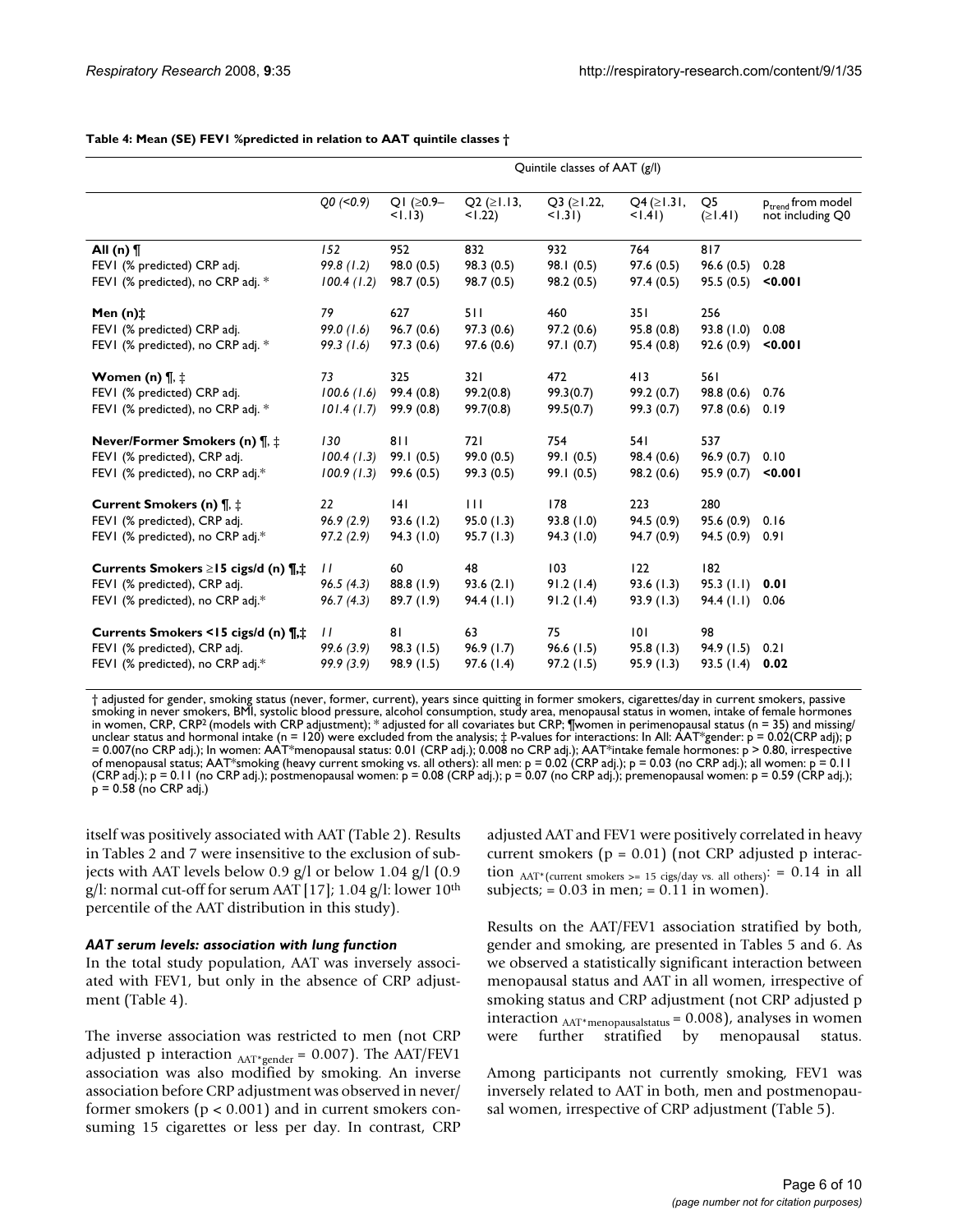|                                   | Quintile classes of AAT (g/l) |                        |                               |                               |                                     |                     |                                            |
|-----------------------------------|-------------------------------|------------------------|-------------------------------|-------------------------------|-------------------------------------|---------------------|--------------------------------------------|
|                                   | $Q_0$ (<0.9)                  | QI (≥0.9–<br>$<$ 1.13) | $Q2$ ( $\geq$ 1.13,<br>< 1.22 | $Q3$ ( $\geq$ 1.22,<br>< 1.31 | $Q4$ ( $\geq$ 1.31,<br>$<$ $(1.41)$ | $Q5$ ( $\geq$ 1.41) | $p_{trend}$ from model<br>not including Q0 |
| Men $(n)$                         | 66                            | 522                    | 439                           | 35 I                          | 226                                 | 142                 |                                            |
| FEVI (% predicted), CRP adj.      | 99.5(1.8)                     | 97.6(0.6)              | 97.9(0.7)                     | 98.2 (0.8)                    | 97.0(1.0)                           | 92.9(1.3)           | 0.05                                       |
| FEVI (% predicted), no CRP adj.*  | 99.8(1.8)                     | 98.1(0.6)              | 98.1(0.6)                     | 98.0 (0.8)                    | 96.5(0.9)                           | 91.9(1.2)           | 0.001                                      |
| Women (n) ¶                       | 64                            | 289                    | 282                           | 403                           | 315                                 | 395                 |                                            |
| FEVI (% predicted) CRP adj.       | 101.0(1.8)                    | 100.4(0.9)             | 99.8(0.9)                     | 100.3(0.7)                    | 99.9(0.8)                           | 99.3(0.8)           | 0.85                                       |
| FEVI (% predicted), no CRP adj. * | 101.8(1.8)                    | 100.9(0.9)             | 100.3(0.9)                    | 100.4(0.7)                    | 100.0(0.8)                          | 98.4(0.7)           | 0.13                                       |
| Premenopausal women (n) [         | 27                            | 100                    | 109                           | 151                           | 131                                 | 187                 |                                            |
| FEVI (% predicted), CRP adj.      | 98.7 (2.4)                    | 98.3(1.3)              | 97.2(1.2)                     | 99.6(1.0)                     | 101.5(1.1)                          | 99.7 (1.0)          | 0.02                                       |
| FEVI (% predicted), no CRP adj.*  | 99.1(2.4)                     | 98.8(1.3)              | 97.1(1.0)                     | 99.6(1.0)                     | 101.7(1.1)                          | 99.1(1.0)           | 0.11                                       |
| Postmenopausal women (n) ¶        | 37                            | 189                    | 173                           | 252                           | 184                                 | 208                 |                                            |
| FEVI (% predicted), CRP adj.      | 102.5(2.5)                    | 101.5(1.1)             | 101.5(1.2)                    | 100.8(1.0)                    | 98.8(1.1)                           | 98.7(1.1)           | 0.04                                       |
| FEVI (% predicted), no CRP adj.*  | 103.4(2.5)                    | $102.1$ $(1.1)$        | 101.7(1.1)                    | 101.0(1.0)                    | 98.7(1.1)                           | 97.7(1.1)           | 0.001                                      |

#### **Table 5: Mean (SE) FEV1 %predicted in relation to AAT quintile classes in non-current smokers†**

† adjusted for BMI, passive smoking, years since quitting, systolic blood pressure, alcohol consumption, study area, CRP, CRP2 (models with CRP); \* adjusted for all covariates but CRP; ¶additionally adjusted for menopausal status, intake of female hormones; women in perimenopausal status (n

 $= 35$ ) and missing/unclear status and hormonal intake (n = 120) were excluded;

**Table 6: Mean (SE) FEV1 %predicted in relation to AAT quintile classes in current smokers †**

| Quintile classes of AAT (g/l) |                        |                               |                                   |                                   |                         |                                                   |
|-------------------------------|------------------------|-------------------------------|-----------------------------------|-----------------------------------|-------------------------|---------------------------------------------------|
| $Q0 (= 0.9)$                  | $Q1 (20.9 -$<br>< 1.13 | $Q2$ ( $\geq$ 1.13,<br>< 1.22 | $Q3$ ( $\geq$ 1.22,<br>$< 1.31$ ) | $Q4$ ( $\geq$ 1.31,<br>$< 1.41$ ) | $Q5 ( \geq 1.41)$       | P <sub>trend</sub> from model<br>not including Q0 |
| 13                            | 105                    | 72                            | 109                               | 125                               | 114                     |                                                   |
| 95.1(3.8)                     | 92.81.4)               | 93.8(1.7)                     | 93.4(1.3)                         | 93.2(1.2)                         | 95.4(1.4)               | 0.30                                              |
| 95.6(3.8)                     | 93.3(1.4)              | 94.1(1.7)                     | 93.8(1.3)                         | 93.3(1.2)                         | 94.3 (1.3)              | 0.71                                              |
| 6                             | 47                     | 33                            | 72                                | 72                                | 87                      |                                                   |
| 95.3(5.7)                     | 89.3(2.1)              | 93.3(2.5)                     | 91.2(1.7)                         | 93.7 (1.6)                        |                         | 0.04                                              |
| 89.7(2.1)                     | 89.7(2.1)              | 93.3(2.5)                     | 91.4(1.7)                         | 93.8(1.7)                         | 94.9 (1.6)              | 0.07                                              |
| 7                             | 58                     | 39                            | 37                                | 53                                | 27                      |                                                   |
| 96.5(5.0)                     | 96.0(1.8)              | 94.3(2.2)                     | 96.6(2.2)                         | 92.99(1.9)                        | 94.1(2.8)               | 0.38                                              |
| 97.3(2.2)                     | 96.7(1.7)              | 95.2(2.2)                     | 97.0(2.2)                         | 92.5(1.9)                         | 91.1(2.6)               | 0.05                                              |
| 9                             | 36                     | 39                            | 69                                | 98                                | 166                     |                                                   |
| 98.6(4.5)                     | 94.6(2.3)              | 96.8(2.2)                     | 94.1(1.6)                         | 95.9(1.3)                         | 96.7(1.1)               | 0.24                                              |
| 98.6 (4.5)                    | 95.5(2.3)              | 92.2(2.2)                     | 94.9 (1.6)                        | 96.4(1.4)                         | 95.5(1.1)               | 0.99                                              |
| $\overline{4}$                | 21                     | 21                            | 32 <sub>2</sub>                   | 40                                | 81                      |                                                   |
| 98.8(6.2)                     | 96.1(2.7)              | 95.4(2.7)                     | 97.0(2.2)                         | 100.2(2.0)                        | 94.6(1.4)               | 0.71                                              |
| 98.8(6.2)                     | 96.7(2.7)              | 95.3(2.2)                     | 99.0(1.9)                         |                                   | 93.6(1.4)               | 0.64                                              |
| 5                             | 15                     | 18                            | 37                                | 58                                | 85                      |                                                   |
| 98.3(6.4)                     | 91.7(3.7)              | 97.7(3.4)                     | 92.4(2.3)                         | 92.3(1.8)                         |                         | 0.15                                              |
| 97.1(6.6)                     | 93.7(3.7)              | 99.6(3.4)                     | 93.5(2.4)                         |                                   | 97.7(1.6)               | 0.69                                              |
| 4                             | 8                      | 7                             | 9                                 | 31                                | 53                      |                                                   |
| 94.6(8.3)                     | 84.7 (5.5)             | 90.0(6.0)                     | 87.9(3.6)                         | 90.0(2.7)                         | 96.3(2.2)               | 0.05                                              |
| 93.9(8.5)                     | 87.4(2.2)              | 92.7(6.2)                     | 88.1 (3.7)                        | 90.4(2.9)                         | 95.1(2.2)               | 0.22                                              |
|                               | $\overline{7}$         | $\mathbf{H}$                  | 8                                 | 27                                | 32                      |                                                   |
| 105.4(12.3)                   | 100.2(4.6)             | 103.6(3.8)                    | 98.4 (3.0)                        | 96.2(2.3)                         | 102.3(2.4)              | 0.85                                              |
| 108.8(12.6)                   | 100.2(4.7)             | 103.5(3.8)                    | 99.1 (3.0)                        | 96.7(2.3)                         | 101.3(2.2)              | 0.93                                              |
|                               |                        |                               |                                   |                                   | 101.0(1.9)<br>92.7(1.9) | 95.5 (1.6)<br>99.2 (1.6)                          |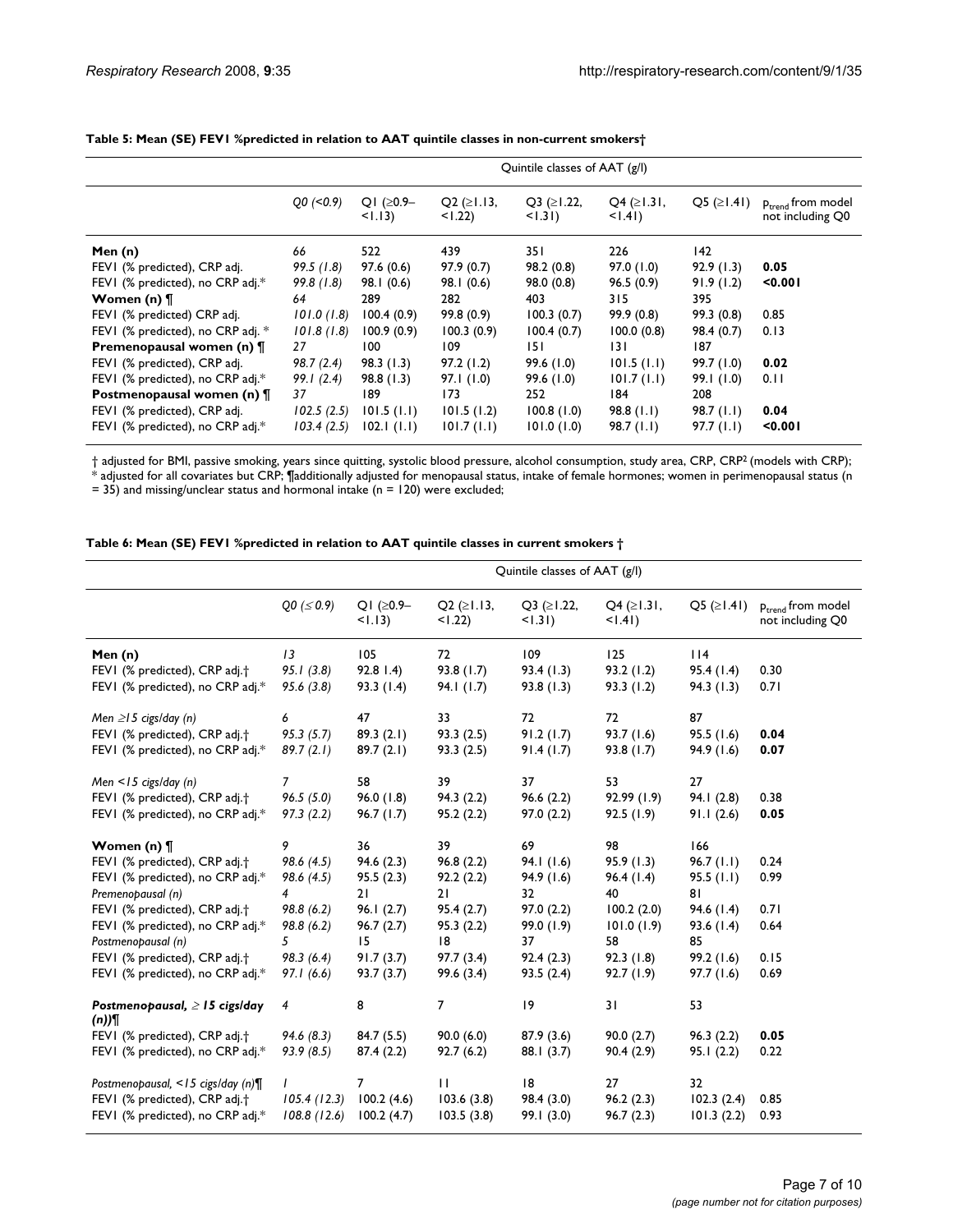|                                                                            | <b>Predictor</b> |     | Number of subjects AAT (SE) (g/L) no CRP<br>adjustment | $AAT(SE)$ (g/L) CRP<br>adjustment |
|----------------------------------------------------------------------------|------------------|-----|--------------------------------------------------------|-----------------------------------|
| Menopausal status in women<br>without hormonal treatment <sup>[1,†</sup> : | Premenopausal    | 806 | 1.277(0.007)                                           | 1.282 (0.007)                     |
|                                                                            | Postmenopausal   | 848 | 1.256(0.007)                                           | 1.252(0.006)                      |
|                                                                            |                  |     | $p = 0.038$                                            | $p = 0.003$                       |
| Oral contraceptives in<br>premenopausal women:                             | no OC use        | 640 | 1.278(0.007)                                           | 1.288 (0.007)                     |
|                                                                            | use of OC        | 166 | 1.520(0.016)                                           | 1.470(0.016)                      |
|                                                                            |                  |     | p < 0.001                                              | p < 0.001                         |
| Hormone replacement in<br>postmenopausal women:                            | no use of HRT    | 324 | 1.207 (0.015)                                          | 1.216(0.014)                      |
|                                                                            | use of HRT       | 524 | 1.272(0.015)                                           | 1.268(0.014)                      |
|                                                                            |                  |     | p < 0.001                                              | p < 0.001                         |

**Table 7: Adjusted\* mean AAT serum levels in women by menopausal status and hormone intake**

 $*$  adjusted for BMI, age, active and passive smoking, alcohol consumption, systolic blood pressure and study area Iperimenopausal women (n = 82) and women with unclear/missing information on hormonal use  $(n = 243)$  were excluded; thot adjusted for age due to co-linearity between age and menopausal status; OC = oral contraception; HRT = hormone replacement therapy;

In contrast, premenopausal non-smoking women exhibited a positive correlation between FEV1 and CRPadjusted serum AAT ( $p = 0.02$ ).

No inverse associations between FEV1 and AAT were observed in current smokers upon stratification by gender (Table 6).

Upon stratification by smoking intensity ( $\langle v \rangle \approx 15 \text{ cigs/}$ ) day) the association between AAT and lung function became positive in the group of heavy smokers after adjustment for CRP in both, men and postmenopausal women (men:  $p = 0.04$ ; women:  $p = 0.05$ ). Unfortunately, we had insufficient power to stratify analysis in premenopausal women by smoking intensity.

Analyses of the AAT/FEV1 associations were also repeated by increasing the exclusion cutoff to AAT levels below 1.04 g/l (lower 10th percentile of the AAT distribution in this study). The results presented in Tables 4, 5 and 6 were insensitive to this additional exclusion. It is notable that subjects with AAT < 0.9 g/l generally exhibited good lung function (Tables 4, 5 and 6), although data in this category was sparse.

### **Discussion**

The main and general message of the present paper is that circulating AAT was inversely correlated with FEV1 in this general adult population, but only in the absence of CRP adjustment. The strengths of this study include its population-based design, and the detailed characterization of the participants which allowed us to investigate both, factors associated with circulating AAT as well as the association of the latter with lung function. Based on CRP measurements we were able to exclude subjects with laboratory evidence of inflammation at the time of the blood draw, and to control for low-grade systemic inflammation as

potential confounder. These study advantages allowed us to demonstrate the complexity of the interrelationship between tobacco exposure, gender, circulating AAT and CRP as well as lung function.

Positive associations between active smoking and AAT levels have been reported before [18,19]. We additionally considered ETS and smoking intensity and demonstrated a positive dose-response relationship between tobacco exposure and serum AAT, that was not confounded by CRP. But this positive association between tobacco exposure and circulating AAT did not consistently translate into an inverse association between AAT and lung function in smokers. In fact we found a positive AAT/FEV1 association in men and postmenopausal women who smoked heavily, in line with the interaction of smoking and inherited AAT deficiency on COPD risk and lung function [20]. Von Ehrenstein et al [6] found adverse effects of ETS on lung function to be strongest in children with low, CRP-adjusted AAT levels. The differences in FEV1 that we observed were small from an individual perspective; yet even small differences in FEV1 at normal levels are predictive of overall or cause-specific mortality and may ultimately shift a substantial percentage of the general population into the group of subjects with clinically relevant lung function deficits [21].

Our results suggest that female hormones influence circulating AAT levels and modify the AAT/lung function association. Gender differences in both, circulating AAT [20] and respiratory health [22] are well established and may reflect biological differences in the interrelations between smoking, AAT and lung function. Gender differences in AAT levels were even present in the situation of severe AAT deficiency although the results were not adjusted for hormone intake [23]. While previous reports on the association between use of oral contraceptives and AAT in the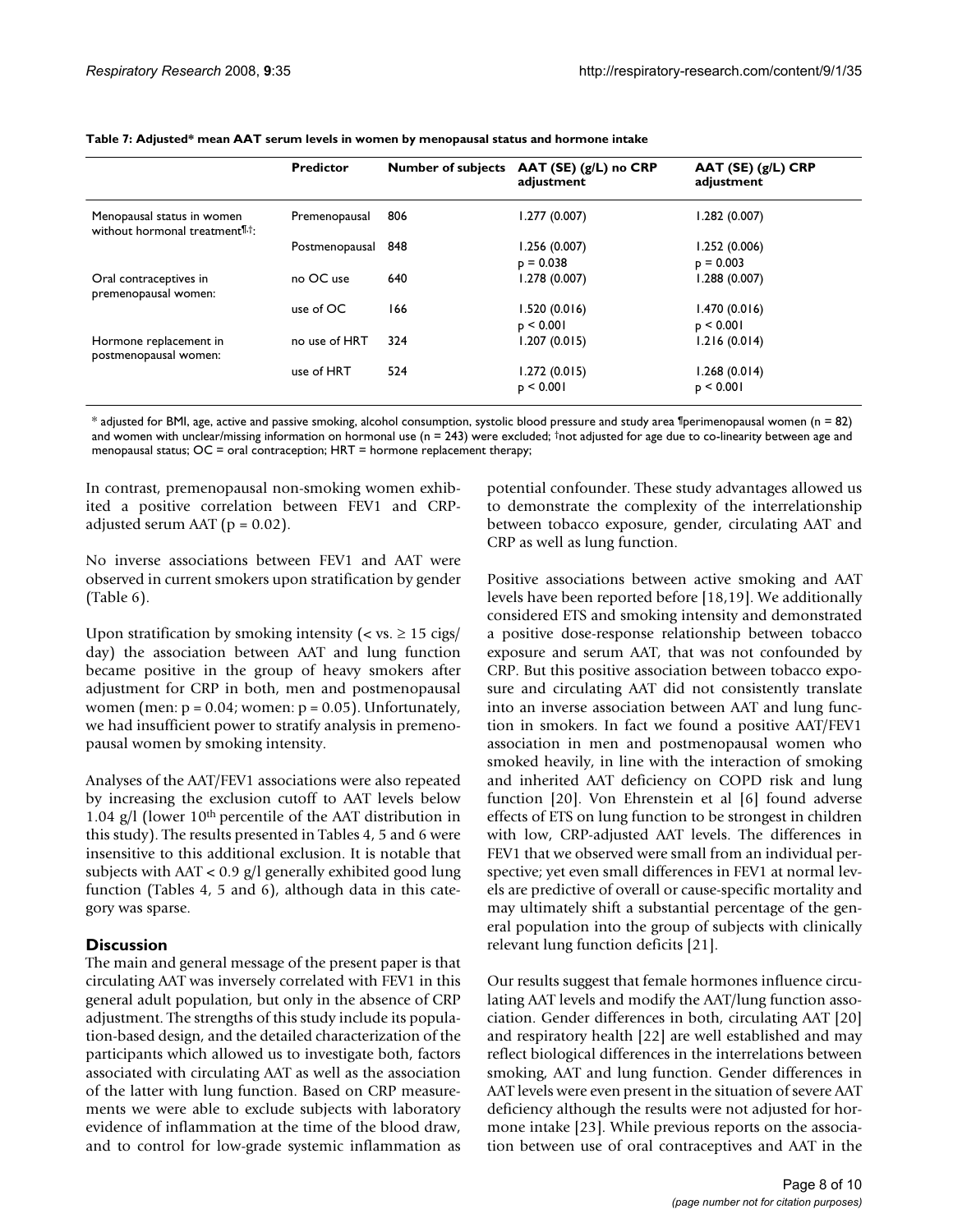blood exist [24,25], our study extends this association to postmenopausal hormone intake. Our findings are compatible with an effect of estrogens or progesterone on hepatic AAT metabolism, which may be mediated by an inhibition of cytochrome P-450 activities [26].

The observed modification of the FEV1/AAT association by smoking and hormonal factors as well as by CRPadjustment may reflect the dual role of AAT as a respiratory disease biomarker. The net impact of AAT on lung function seems to be the result of context-dependent (i.e. smoking, gender) and contrasting protective and inflammatory effects in the respiratory tract. On the one hand, elevated serum AAT can reflect a beneficial shift of the protease-antiprotease balance, the centre piece of the pathophysiological pathway mediating the effect of severe AAT deficiency on COPD. On the other hand elevated serum AAT can also reflect low-grade inflammatory processes in the lung [27], a hypothesized COPD risk factor [9]. Consistent with these findings, we could detect a positive relationship between AAT and CRP concentrations. Previous studies observed inverse association between inflammation-sensitive proteins, including serum AAT, and pulmonary function in population-based samples of adults [7,8]. Subjects with CRP > 10 mg/l were not excluded, and smoking was not investigated as a potential effect modifier. Significantly higher AAT levels were even reported for AAT deficient (PIZZ) patients with COPD compared to PIZZ individuals without COPD thus further supporting the hypothesis that AAT levels may also represent an ongoing inflammatory process [28].

The observed inverse association observed between AAT and BMI might also be reflecting different roles of AAT. In general, positive association between CRP and BMI have been observed among obese persons, an effect that was attributed to low-grade systemic inflammation [29]. However, the acute phase response is a complex signalling pathway and different acute phase proteins are distinctly regulated and expressed [30]. Engström et al [31] found a number of inflammation-sensitive proteins to be positively related to BMI, yet AAT levels were highest in healthy men in the lowest BMI quartile.

The cross-sectional nature of the study prohibits assessment of cause and effect as well as differentiation between etiological and prognostic effects of variation in AAT concentrations. This aspect may be of relevance to considerations about the pathophysiological mechanism underlying the observed associations. Dahl et al[20] found the AAT MZ genotype to be associated with lung function among individuals with clinically established COPD, but not among subjects without COPD in the general population. A possible criticism to our paper is the lack of information about potential AAT deficiency pheno- or genotypes in the study population. But we specifically investigated the potential value of variation at the serum AAT protein levels as a biomarker for lung function impairment in the general population. Since the observed associations were insensitive to the AAT cut-off level rare, unrecognized AAT deficiency alleles are an unlikely source of bias in this study. Another concern of the current crosssectional study, which is embedded into the SAPALDIA cohort, is the potential for selection bias due to non-participation. Never smokers were more likely to participate at follow-up [11]. If serum AAT was associated with the likelihood of participation at baseline or follow-up this could have distorted results on associations between AAT and other factors. Although unlikely, we cannot definitively rule out such bias in the absence of AAT measurements in non-participants.

## **Conclusion**

Our cross-sectional results demonstrated that a complex interrelationship among tobacco exposure, gender, circulating AAT, lung function, and systemic inflammatory status exists. If the observed interactions between these variables are confirmed in larger and longitudinal studies, the potential utility of circulating AAT as a biomarker for susceptibility to respiratory disease seems limited. The reported interactions are also relevant to studying the impact of genetic variation in AAT on lung health.

## **Competing interests**

The authors declare that they have no competing interests.

## **Authors' contributions**

OS conducted the analysis and drafted the article. EWR, MI, AvE, CS, OB, EZ, UA, WB, TR, and NMPH contributed to the design of the study, the acquisition of data and interpretation of data. CS, EWR, TR, ML and NMPH also advised on the conduct of the analysis. All authors made important intellectual contributions during the drafting process and have given approval for the final version.

## **SAPALDIA Team**

### *Study directorate*

T Rochat (p), U Ackermann-Liebrich (e), JM Gaspoz (c), P Leuenberger (p), LJS Liu (exp), NM Probst Hensch (e/g), C Schindler (s).

### *Scientific team*

JC Barthélémy (c), W Berger (g), R Bettschart (p), A Bircher (a), G Bolognini (p), O Brändli (p), M Brutsche (p), L Burdet (p), M Frey (p), MW Gerbase (p), D Gold (e/ c/p), W Karrer (p), R Keller (p), B Knöpfli (p), N Künzli (e/ exp), U Neu (exp), L Nicod (p), M Pons (p), E Russi (p), P Schmid-Grendelmeyer (a), J Schwartz (e), P Straehl (exp), JM Tschopp (p), A von Eckardstein (cc), JP Zellweger (p), E Zemp Stutz (e).